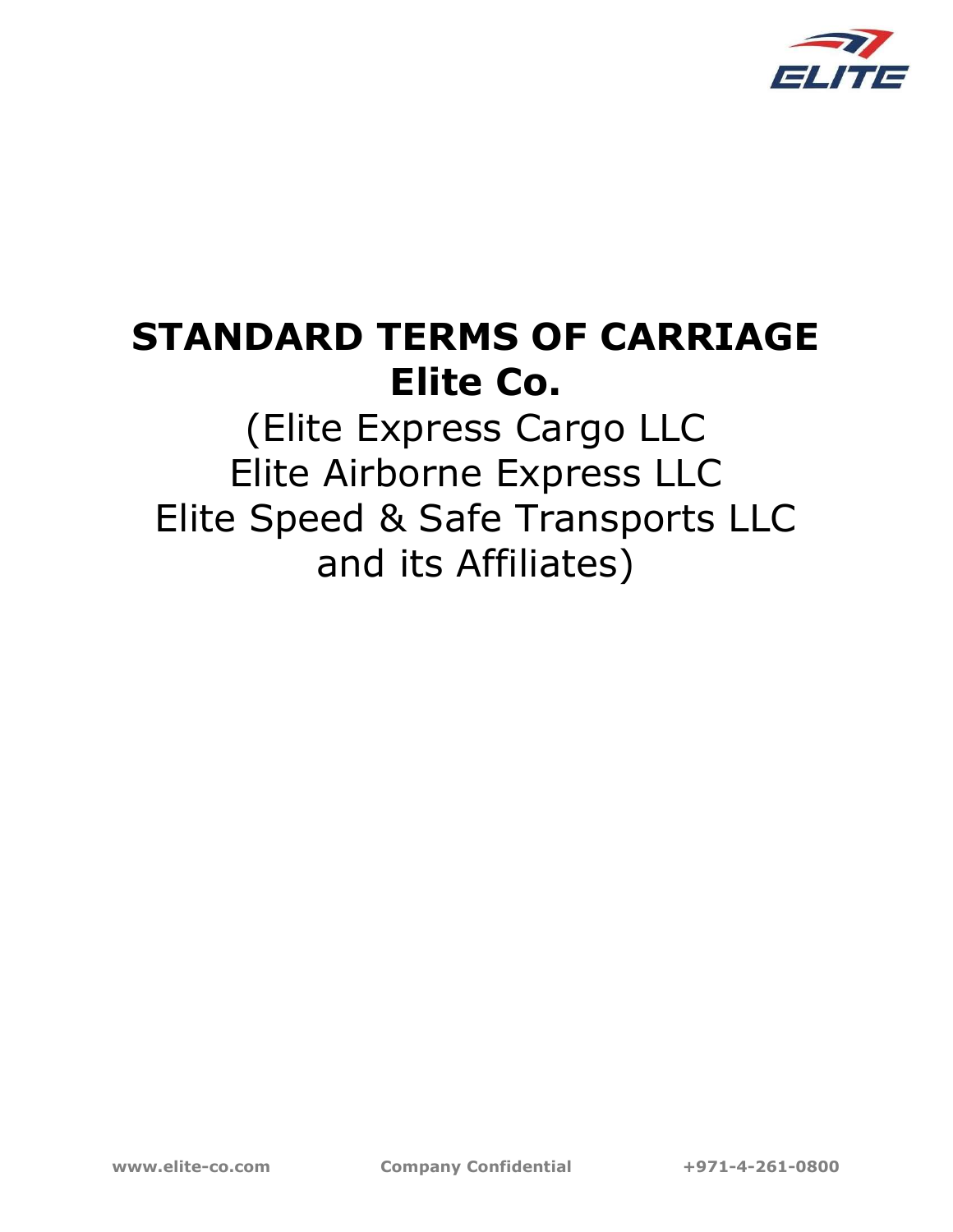

# 1. Scope of application

The present standard terms of carriage (STC) apply to any shipment nominated to Elite, and/or its subsidiaries and/or related party(s) and/or its affiliate(s) and its Customer(s), for logistics services (including but not limited to road transportation[courier and/or cargo mode], bonding, clearance, and other logistical ancillary services) provided by Elite to the customer.

The STC shall govern the entire agreement between Elite and the Customer, and no employee of Elite or the Customer shall have the authority to alter and/or waive these conditions.

## 2. Contract of carriage

Elite shall not be bound by any other agreement which varies from the conditions mentioned below, unless otherwise signed by authorized signatory from Elite.

The Customer, the shipper and/or consignee or any individual/entity with a direct and/or indirect interest in the shipment shall agree to the STC details in the document.

Elite shall provide logistics solutions for every shipment based on a limited liability basis as provided herein. If the Customer may require additional insurance, the same can be arranged for by Elite at an additional cost. Alternatively, insurance can be arranged directly by the customer.

## 3. Limit of Liability

Elite's standard trading conditions for all Road shipments (including but not limited to, courier and cargo mode) is as per NAFL (http://nafl.ae/wpcontent/uploads/sites/213/2018/09/STC.pdf).

Elite's liability for any loss and/or damage to the cargo, howsoever arising and notwithstanding that the cause of loss or damage be unexplained, is limited to and shall not exceed:

(i) In the case of claims for loss or damage to goods: -

(a) The value of any goods lost or damaged, OR

(b) a sum at the rate of Dirhams 30 (thirty) per kilo of gross weight of any goods lost or damaged, subject to a limit of AED (Dirhams) 20,000 (twenty thousand) per package or unit, whichever shall be the least.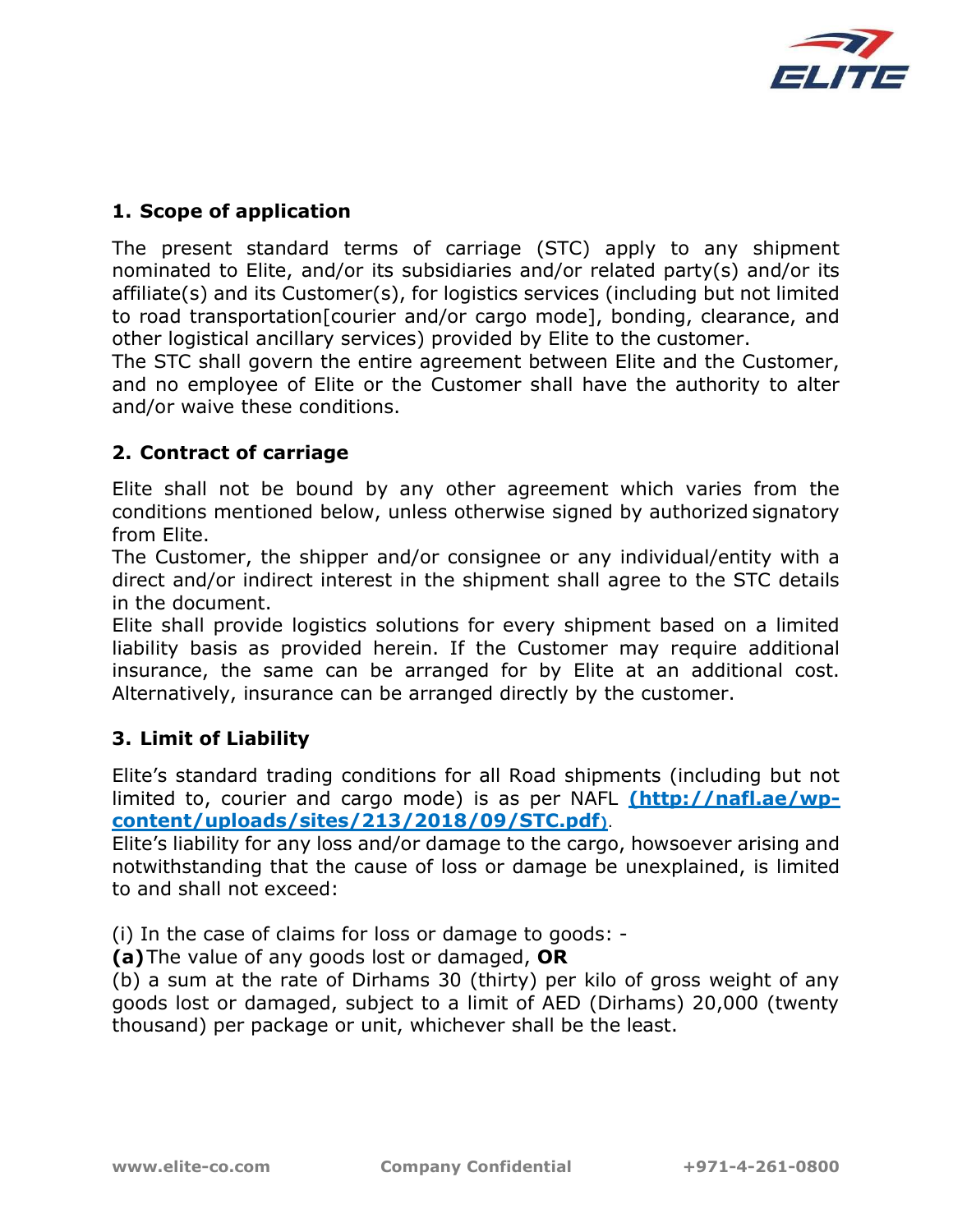

(ii) In case of all other claims: -

(a) The value of the goods the subject of the relevant transaction between Elite and its Customer, OR

(b) A sum at the rate of AED (Dirhams) 30 (thirty) per kilo of the gross weight of the goods the subject of the said transaction, subject to a limit of AED (Dirhams) 20,000 (twenty thousand) per package or unit, whichever shall be the least."

As a safety and security measure, we recommend that for goods of value exceeding the above-mentioned criteria, additional insurance should be procured by the customer.

Elite can procure insurance on behalf of the customer if requested at an additional charge payable by the customer to Elite, alternatively, the Customer may procure their own insurance.

Elite's liability is strictly limited to direct loss and damage to a Shipment only and to the limits mentioned above. All other types of loss or damage are excluded (including but not limited to lost profits, income, interest, future business), whether such loss or damage is special or indirect or consequential, and even if the risk of such loss or damage was brought to Elite's attention.

The Customer acknowledges that, where the Customer delivers to Elite, or causes Elite to deal with or handle Goods which are or may be considered to be hazardous, dangerous or capable of causing damage or adversely affecting other goods or Goods likely to attract rodents or other animal life whether declared to Elite or not, the Customer shall be liable for all losses or damage that may arise in connection with such Goods.

## 4. Export Documentation & Approvals

Elite shall notify the customer for all necessary export documents required at the time of service request received.

Elite shall not be liable for any delays/irregularities/omission/failure to complete or provide services based on lack-of information and/or documents provided by the customer.

It is the Customer's sole responsibility to procure all necessary documents and/or approvals in advance, prior to placing the booking request, and provide them as and when requested by Elite.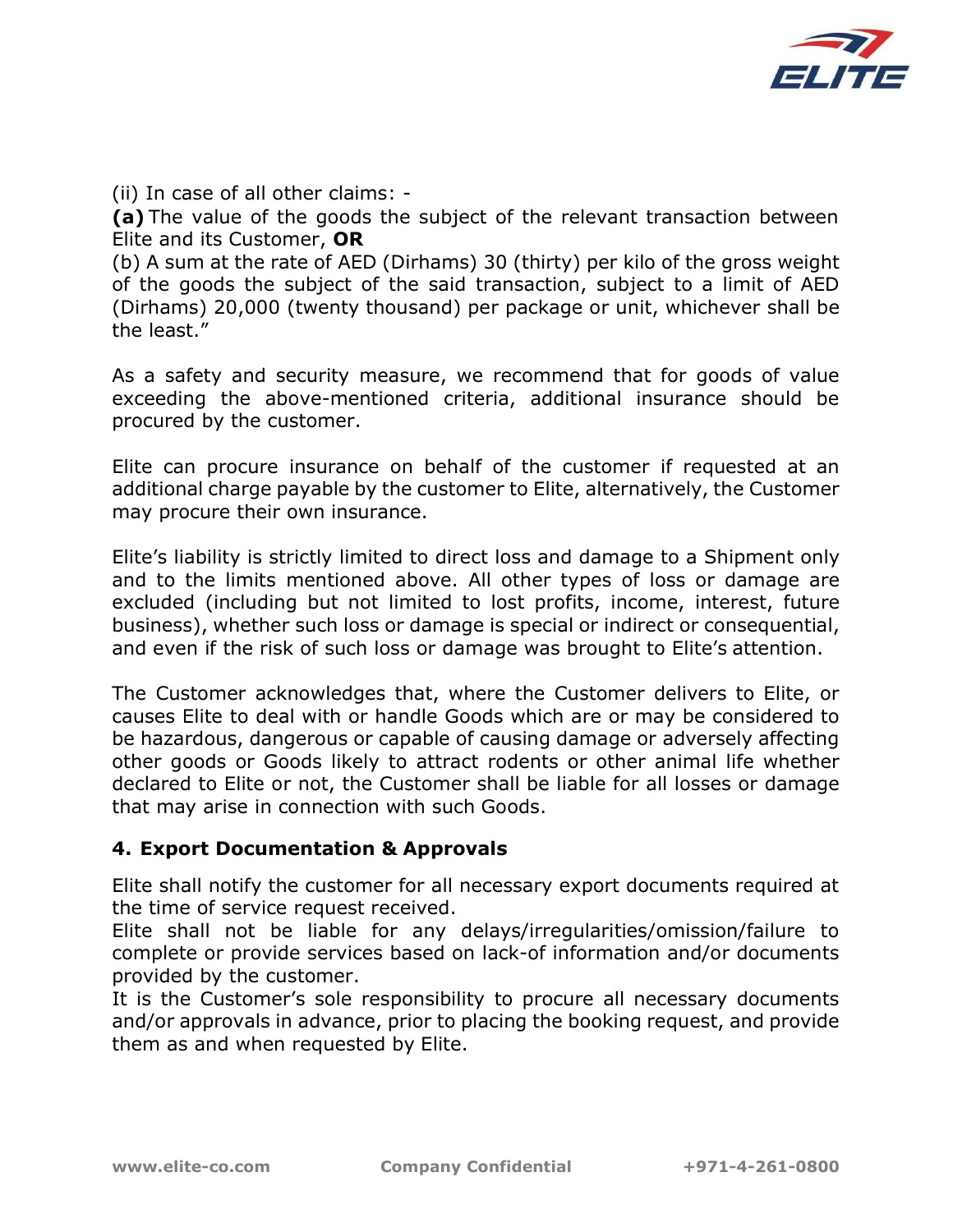

# 5. Service Restrictions

Elite reserves the right to not accept any shipment from the customer at its own discretion.

Elite reserves the right to abandon shipment(s) at any time, after having accepted the shipment, in the scenario that such shipment(s) could cause damage/delay to Elite's other nominated shipments/equipment/personnel or when Elite believes the shipment(s) contains prohibited and/or mis-declared cargo.

Elite reserves the right to open and inspection any shipment handed by the Customer, for safety and security purposes. The compliance of safety and security measures would encompass state/country of origin, transit and destination. Elite does not warrant any particular item carried, that may be defying the laws of the state/country of origin, transit and destination.

Elite shall notify the Customer in writing, should it reserve it's right to abandon/inspect the shipment on account of suspicion.

# 6. Claims

All claims must be submitted in writing to Elite within 30 days from the date Elite has accepted the shipment. Failure to comply within the timeline, shall absolve Elite of any liability whatsoever.

Claims are limited to one claim per shipment, settlement of which shall be full and final settlement for all loss and/or damage in connection with the shipment.

Elite is not obligated to act on any claim, unless all charges have been paid; the claim amount cannot be deducted from the charges due to Elite.

## 7. Force Majeure/Uncontrollable Circumstance

Elite is not liable for any loss or damage arising out of scenarios beyond Elite's control. These include, but are not limited to, electrical or magnetic damage to, or erasure of, electronic or photographic images, data or recordings; any defect or characteristic related to the nature of the Shipment, even if known to Elite; any act or omission by a person not employed or contracted by Elite - e.g. Shipper, Receiver, third party, customs or other government official. Elite shall not be liable to the other for any delay and/or non-performance of its services as agreed under the STCs, to the extent that such delays and/or non-performance is due to an event under force majeure.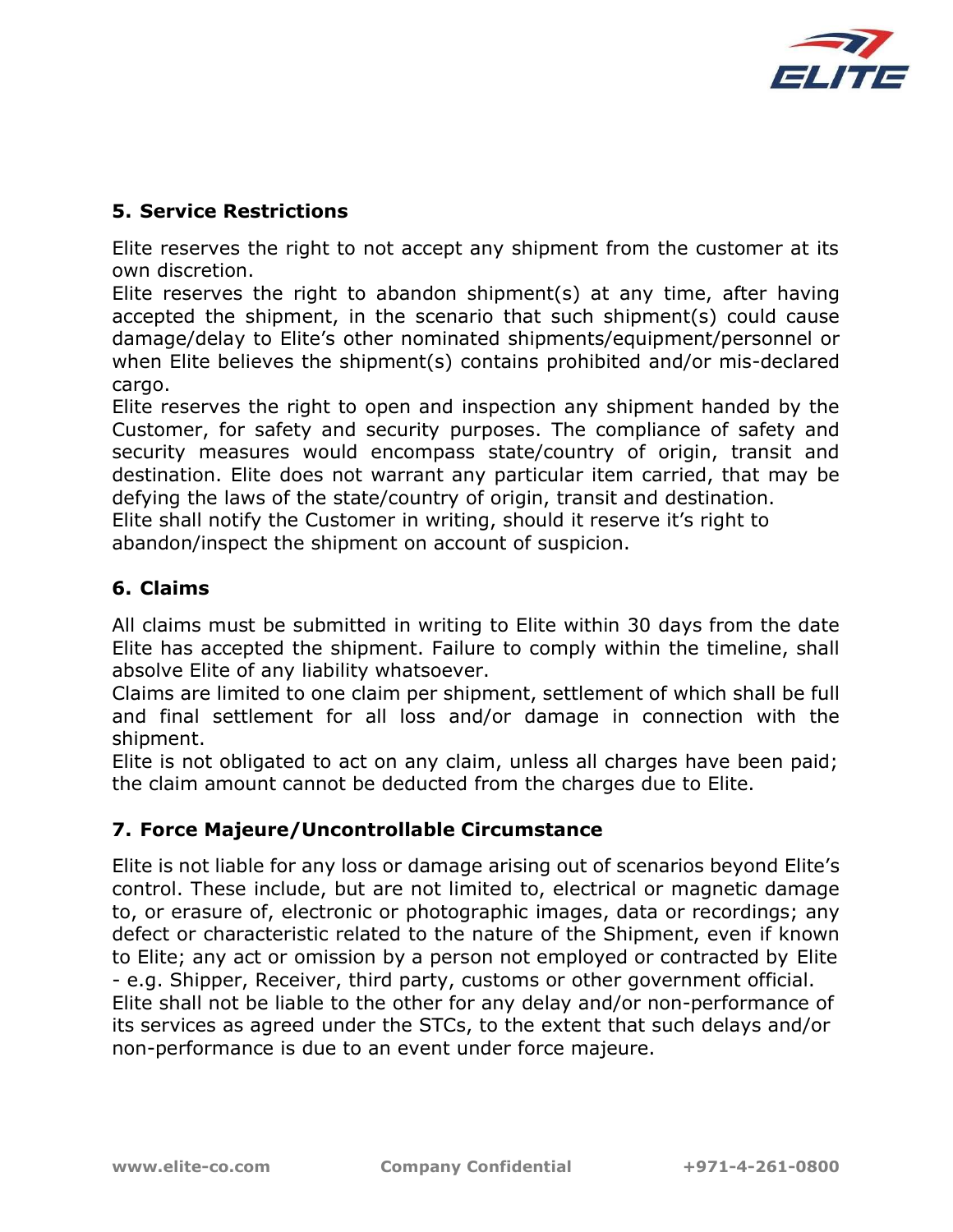

In the event that such a circumstance lasts for a duration exceeding 120 days, which therefore leads to the suspension of services being rendered, then either party has the right to cancel the relevant service in respect of the unperformed part. Neither party shall incur any liability to the other as a result of cancellation under this clause.

Force Majeure - e.g. earthquake, cyclone, storm, flood, fog, war, plane crash, embargo, riot, civil commotion, or industrial action.

# 8. Effective

This STC is effective immediately, and the terms of this STC shall be in force for 3 years, unless terminated by either Party at any time by giving the other party thirty (30) days prior written notice of termination.

The termination of this STC howsoever occasioned shall not affect any accrued rights or liabilities of either party arising prior to the effective date of termination nor shall it affect the coming into force or the continuance in force of any provision hereof which is expressly or by implication intended to come into or continue in force on or after such termination.

## 9. Warranties & Indemnities

The customer shall indemnify and hold Elite harmless for any loss or damage arising out of customer's failure to comply with the following warranties and representations:

- all information provided by customer and/or its representatives is complete and accurate;
- the Shipment is acceptable for transport by Elite;
- the Shipment was prepared in secure premises by reliable persons and was protected against unauthorized interference during preparation, storage and any transportation to Elite; and
- Customer has complied with all applicable customs, import, export, data protection laws, sanctions, embargos and other laws and regulations.

# 10. Severability

The invalidity or unenforceability of any provision shall not affect any other part of these Terms and Conditions.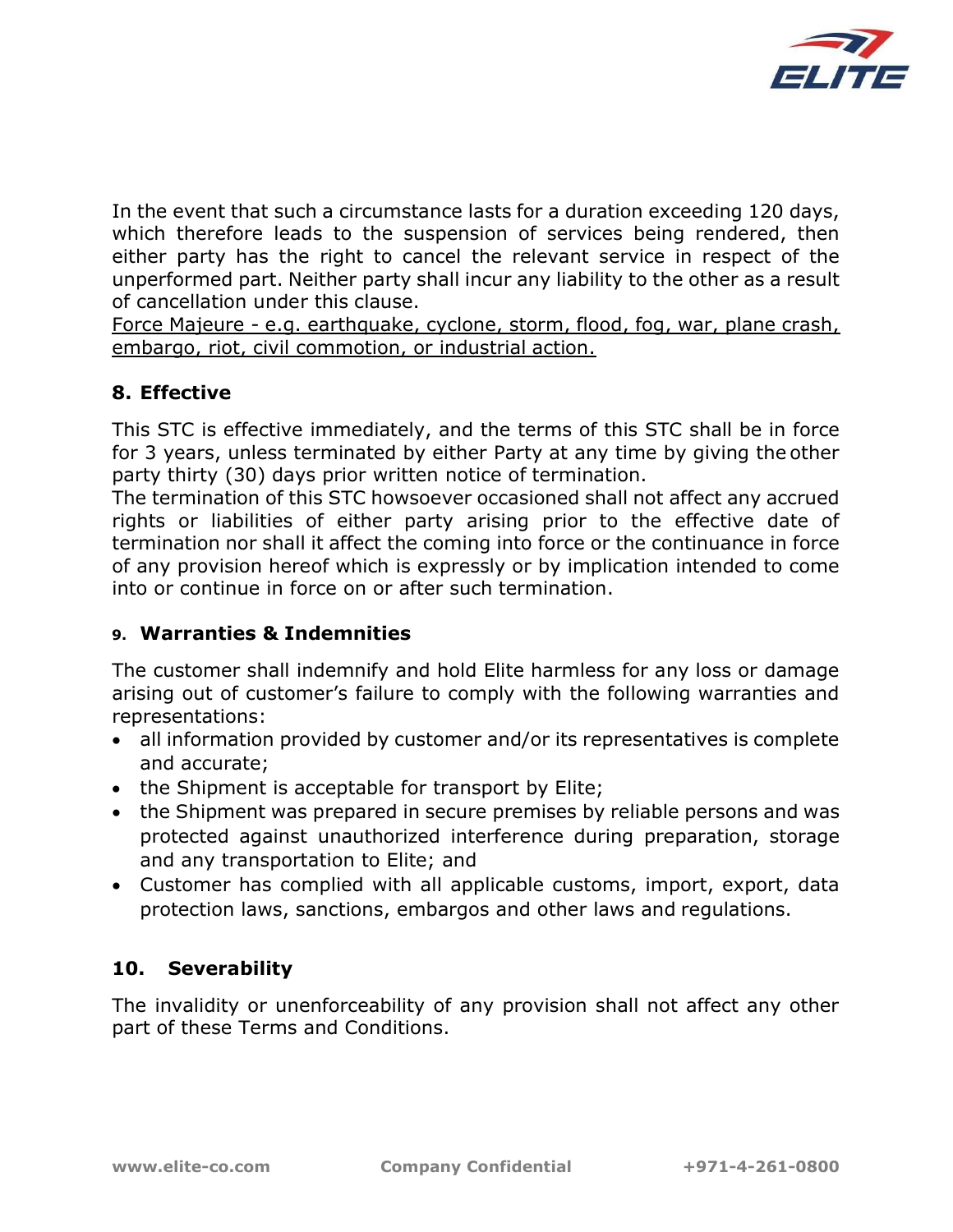

# 11. Confidentiality

All nonpublic information disclosed heretofore or hereafter by Elite and the Customer to the other in connection with this STC shall be kept confidential by such other, and shall not be used other than in connection with this STC, except to the extent it was known when received or as it is or hereafter becomes lawfully obtainable from other sources, or to the extent such duty as to confidentiality and non-use is waived, or except as may be required by court order or any governmental agency. Such obligation as to confidentiality and non-use shall survive any termination of this STC.

## 12. Compliance with Laws

Elite agrees that, in performing its obligations under the STC:

- a. it (including all Elite subsidiaries and Elite affiliates) and its employees will comply with the Elite Group's Policy on Fraud, Corruption and Bribery (version 1.3) (**Elite Policy**);
- b. in line with the general principles of the Elite Policy, Elite also agrees that, in performing its obligations under the STC, it and its employees shall:
	- i. keep accurate and transparent records of all transactions conducted for or on behalf of Toll; and
	- ii. not unlawfully offer, or accept from, any person (including, but not limited to, public officials, customs authorities and law enforcement officers) any payment, gift, entertainment, hospitality or anything else intended to improperly influence any decision made in relation to Toll;
- c. neither it nor any of its subsidiaries, directors, officers, employees, agents or representatives is, to the best of its knowledge, an individual or entity (each a **Person**) that is, or is owned or controlled by, a person (Restricted Person) that is the subject of any economic sanctions and export controls administered or enforced by the United Nations, Australian Department of Foreign Affairs and Trade, the Office of Foreign Assets Control of the US Department of Treasury, and the European Union (Sanctions); and
- d. it will not engage in any activity which would amount to a breach of any Sanctions.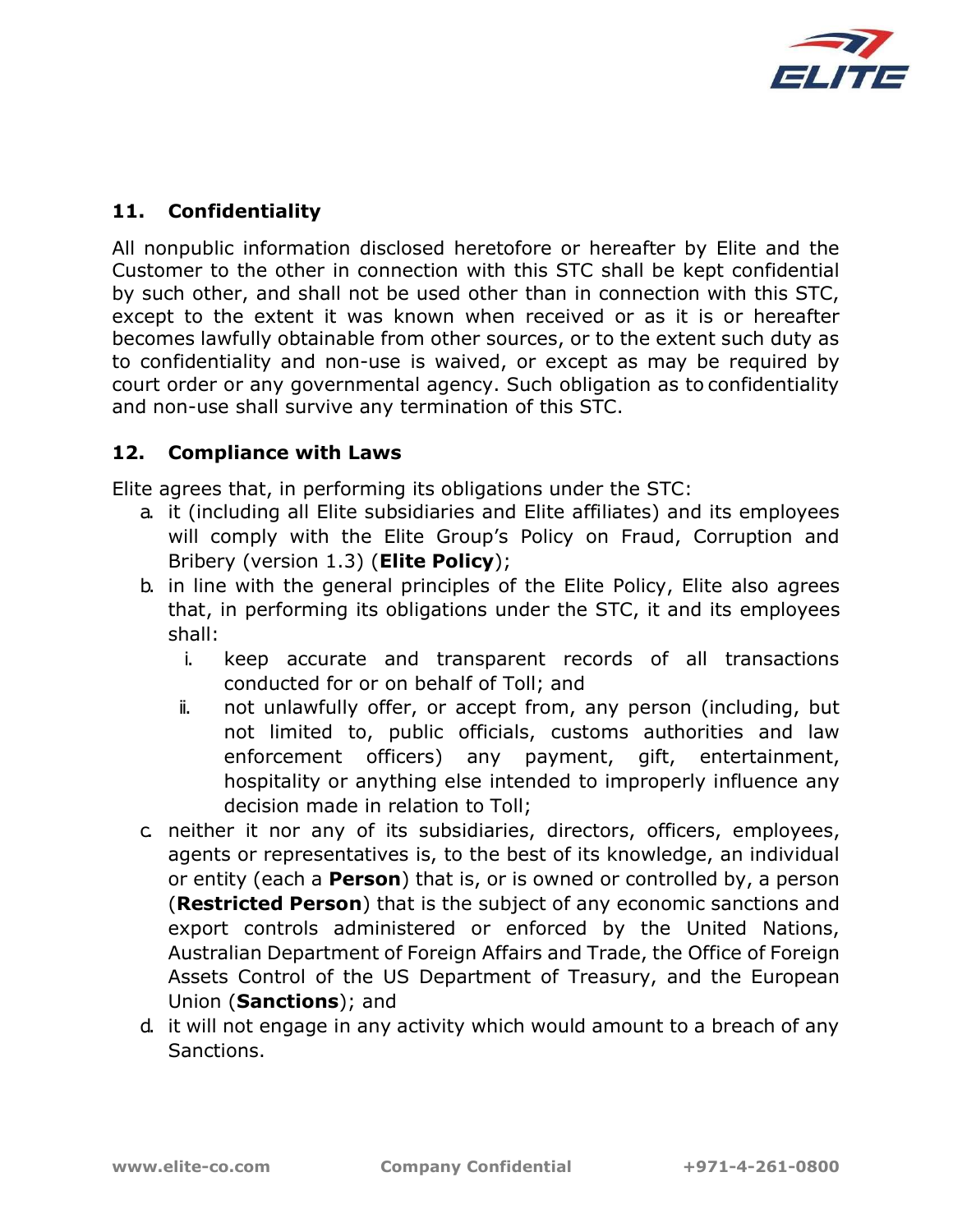

Customer shall be entitled to terminate the STC immediately on written notice to Elite, if Customer in its sole discretion determines that Elite has breached any of the terms of this provision.

## 13. Governing Law

This STC and any disputes or claims arising out of or in connection with its subject matter are to be governed by, and be construed in accordance with, the laws of the United Arab Emirates as applicable in the Emirate of Dubai. The courts of Dubai, United Arab Emirates shall have exclusive jurisdiction to settle any dispute or claim that arises out of or in connection with this STC.

#### 14. Changes

We reserve the right, at our sole discretion, to modify or replace these Terms at any time. If a revision is material, we will try to provide at least 30 days' notice prior to any new terms taking effect. What constitutes a material change will be determined at our sole discretion. By continuing to access or use our Service after those revisions become effective, you agree to be bound by the revised terms

#### 15. Terms and Condition

- i. Elite Express Cargo LLC" maintains the www.elite-co.com Website ("Site").
- ii. United Arab of Emirates is our country of domicile" and stipulate that the governing law is the local law.
- iii. Visa or MasterCard debit and credit cards in AED, SAR, OMR, BHD, KWD & QAR will be accepted for payment.
- iv. We will not trade with or provide any services to OFAC and sanctioned countries
- v. Customer using the website who are Minor /under the age of 18 shall not register as a User of the website and shall not transact on or use the website.
- vi. Cardholder must retain a copy of transaction records and www.elite-co.com policies and rules.
- vii. User is responsible for maintaining the confidentiality of his account.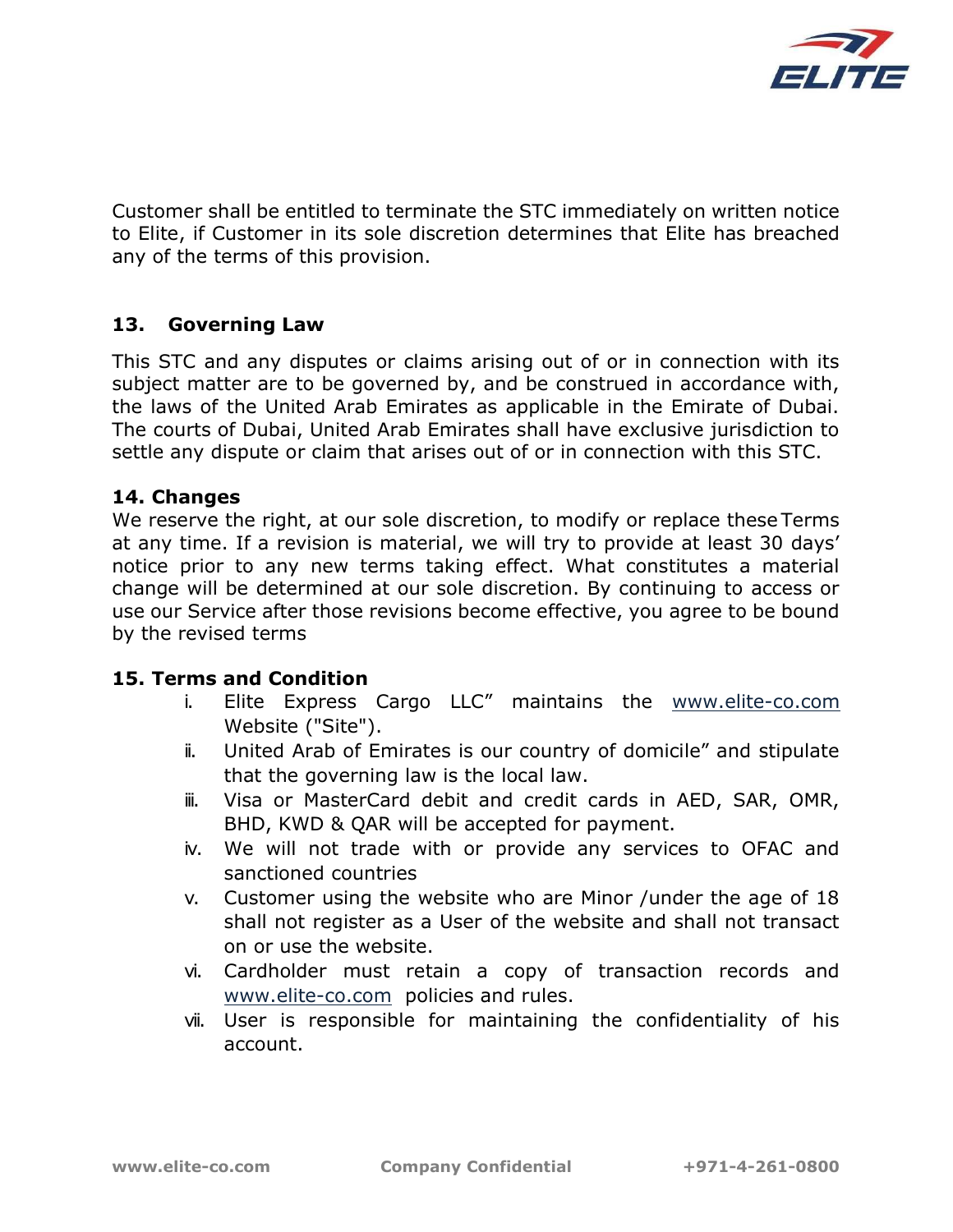

### 16. Privacy Policy

- i. All credit/debit cards' details and personally identifiable information will NOT be stored, sold, shared, rented or leased to any third parties.
- ii. Elite Express Cargo LLC will not pass any debit/credit card details to third parties''
- ii. Elite Express Cargo LLC takes appropriate steps to ensure data privacy and security including through various hardware and software methodologies. However www.elite-co.com cannot guarantee the security of any information that is disclosed online.
- iv. Elite Express Cargo LLC is not responsible for the privacy policies of websites to which it links. If you provide any information to such third parties different rules regarding the collection and use of your personal information may apply. You should contact these entities directly if you have any questions about their use of the information that they collect.
- v. The Website Policies and Terms & Conditions may be changed or updated occasionally to meet the requirements and standards. Therefore, the Customers' are encouraged to frequently visit these sections to be updated about the changes on the website. Modifications will be effective on the day they are posted.

#### 17. Payment Confirmation

Payment confirmation to be provided to customers via SMS/Email within 12 hours of successful transaction.

#### 18. Delivery Process

Shipments handled by ELITE shall be delivered as per estimate transit times provided at the time of service booking. Transit times mentioned are an estimate, and subject to change due to factors comprising of, but not limited to, customs' clearance, local handling, and any other uncontrollable delays in dispatch and/or transit.

Charges mentioned are an estimate, and subject to change at discretion of ELITE. ELITE reserves the right to change its service fees at their own discretion. For any change in service, additional service charges shall be applicable at the discretion of ELITE.